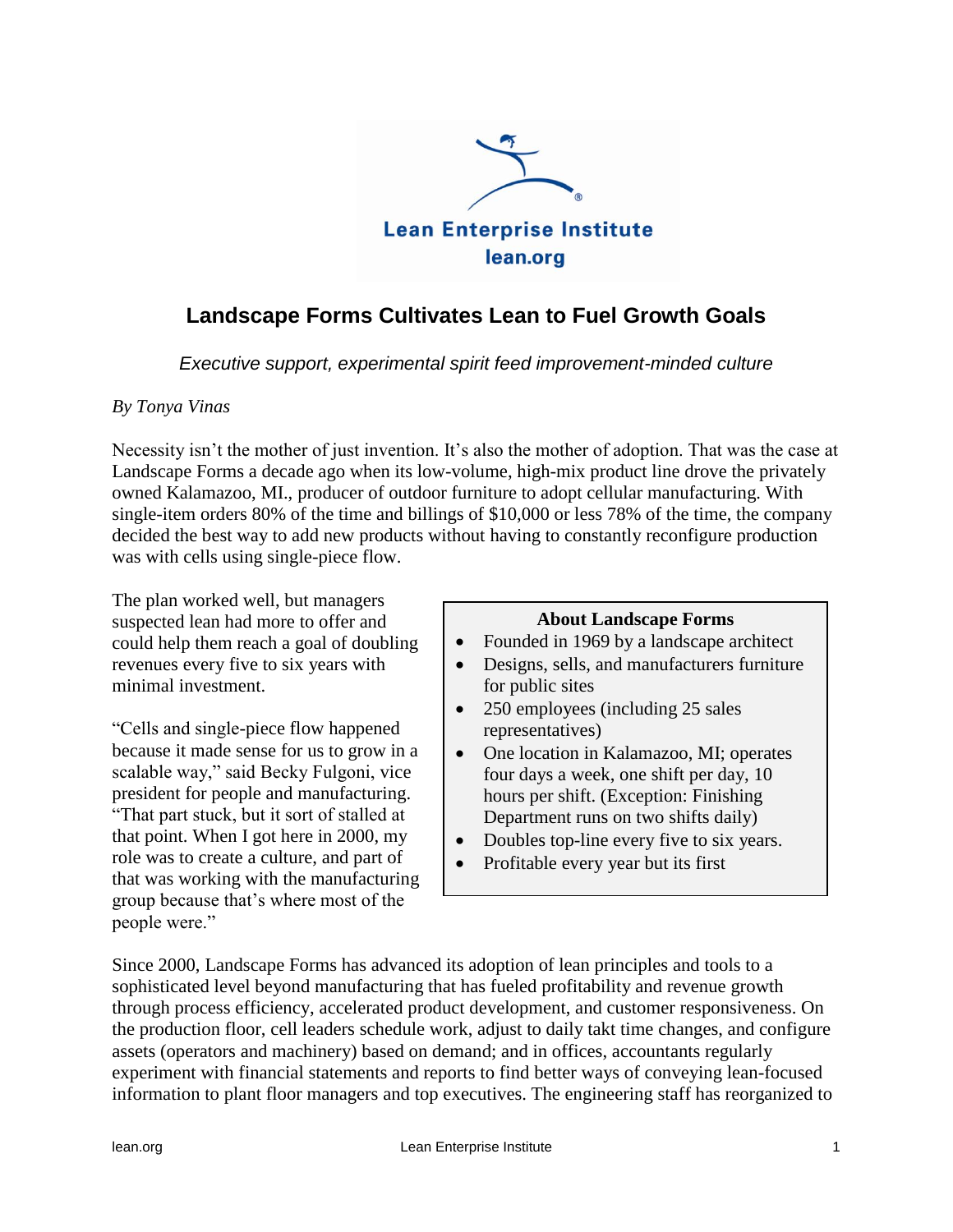be more continuous-improvement focused as well, and works closely with a team of the most experienced production employees to create new and specialized products.

Although the company has always had a culture of entrepreneurship and experimentation - which helped with the lean transition -- leaders faced obstacles. Managers had to convince top executives to kill an expensive scheduling system prior to implementation, and employees resisted change at times. Fulgoni remembers early kaizen events when operators slumped in their chairs, arms crossed, not wanting to participate. Now, she says jokingly, "We can"t shut these people up."

Kal Kalkowski, manufacturing systems manager, said this is because top leaders took risks and allowed a wide distribution of decision-making, so employees saw meaningful change immediately and were better able to grasp the potential of lean to directly benefit them.

"Now, when people know we are getting ready for a kaizen event, they know it is going to make a difference," Kalkowski said. "That mentality feeds a feeling of "*When's the next event? Can I be in on the next event?'* "

### **Contributors to Success**

In 2004, company leaders heard a speech by author and researcher Jeffery Liker. In his book *The Toyota Way*, Liker, a University of Michigan professor, describes the Toyota Production System through in-depth descriptions of 14 essential elements.

"We realized that we hadn"t taken on all 14, and that [leveling](#page-5-0) our load was a foundation piece," Fulgoni said. "There were a lot of lean tools that we weren't going to be able to use until we did that."

The company never implemented a newly purchased \$250,000 system for the challenge of scheduling, which was huge considering their elements of demand:

- Products include benches, tables, umbrellas, and trashcans in specified design families. New design families are introduced up to six times a year. Products have a standard size, but customers can specify custom sizes.
- Customers can order from more than 10 standard product colors or more than 100 different custom-color matches.
- Almost all products ship to an off-site vendor for e-coating before painting. The plant regularly ships two to three loads daily to the vendor, four days a week (five if needed). This introduces a constraint of two days of travel and processing into flow.
- The number of orders can range from 15 to 55 a day and can come from anywhere in the world. Ship dates vary depending upon the status of the projects requiring the furniture.
- Shipments double in the middle months of the year. Demand charts like a classic bell curve.

"The scheduling system they purchased was capacity based, with labor reporting and all that good stuff," Kalkowski said. "It was very inflexible, and it certainly didn"t allow the cellular managers on the floor to manage their own work, which is critical. We decided to table it until we found something better."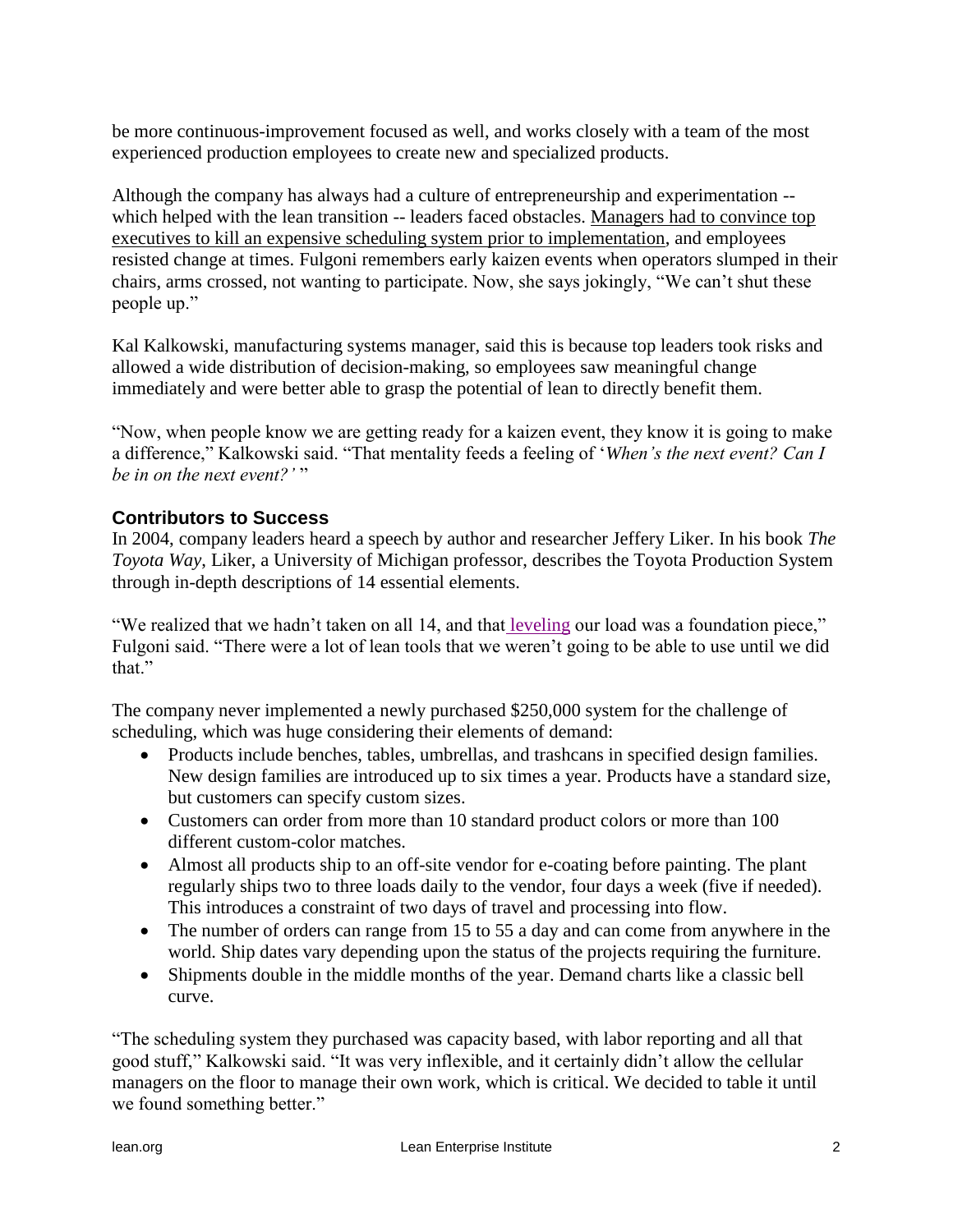Halting implementation of the expensive scheduling system was not an easy decision for executives, especially because managers did not have any concrete suggestions on a replacement. But the executives agreed to shelve the system. Fulgoni and Kalkowski said this decision gave them and others a crucial boost of confidence that they were doing the right thing and could experiment without drastic repercussions if early attempts failed.

"It was very hard to talk to people about why the scheduling system was wrong," Fulgoni said. "When we said, *'We just know we can't go there,'* we hadn"t created a new schedule yet. So to have the executive team go with it was a big leap of faith. Now, it's easier to articulate."

A cross-functional team met for several days putting their ideas on a white board and talking through what would work and what wouldn"t. Some days, they would walk in, look at yesterday"s work on the board, erase it, and start from scratch. Ultimately, the team created an Excel-based scheduling system run by a homegrown algorithm that the company uses still today.

"It basically says *'Here are your customer orders for each cell,'* " Kalkowski explained. " We"ll soften or level over each cell on the days that are available before the ship date. It tells the cell leaders what their orders are and what their daily [takt](#page-6-0) is going to be -- and we change takt each day. That, plus experience in how they can move their people and machines around to adjust to takt has been very powerful in leveling our schedule, and we"ve been able to extend it back to our suppliers."

All products require some mix of fabrication, assembly, e-coating, painting, packaging, and shipping. Together, the production cells comprise the company"s Operations value stream. Other value streams include Distribution, and Studio 431 (custom products).

Cells are designated as *modular furniture*; *launch* (new products and variations on existing); *benches*, *table/chair/umbrella*; and *trashcans*. Each order has a designation of "ship whenever," "do not ship before [specific date]," or "ship by [specific date]." The cell leaders use this information to decide what the cell will work on that day; and, if possible, they schedule orders with like paint specifications together to improve flow and reduce paint waste. During slower times, cell members can move to busier cells because they are cross-trained; or, cell leaders schedule continuous-improvement training or events.

Reinventing the production schedule was one of the first jobs Kalkowski attacked when the company hired him in 2005 to reignite its lean initiatives. This accomplishment made other fruitful changes possible.

"The first thing I saw was lots of inventory," he said. "Yes, there was cellular manufacturing, but we were just stuck on what to do next, and how to move forward. We did a couple of kaizen events to introduce the tools. But with the new scheduling system, we were able to do some concrete value-stream mapping and decide where the pacesetting point of our system was going to be."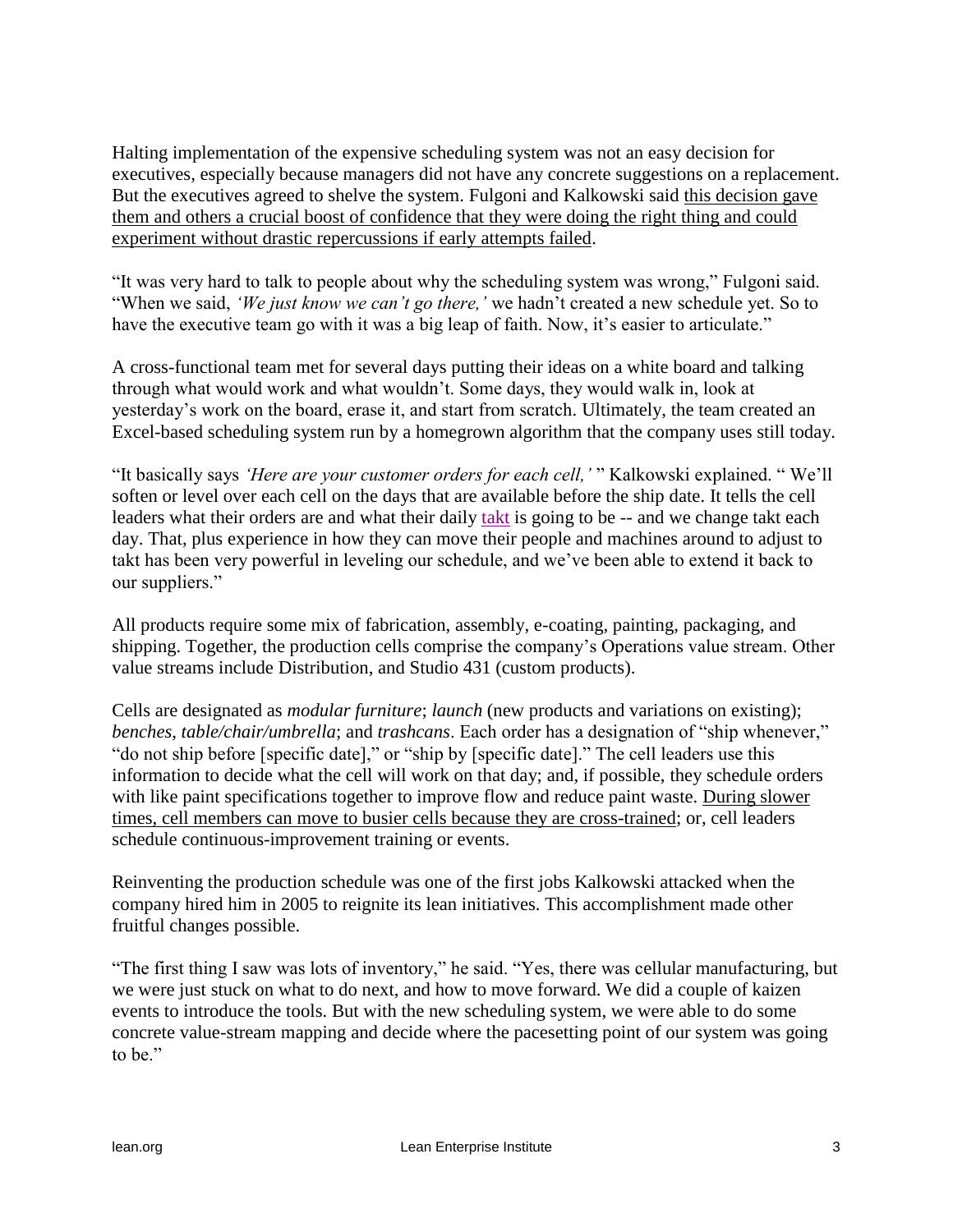To reduce raw materials inventory, the plant implemented cell-based supermarkets using kanban cards. Two delivery carts supply each cell on an hour-by-hour basis based on kanban card signals. Material handlers monitor the number and type of cards on the floor based on what is scheduled for the shift. (Some inventory is managed onsite by vendors, and they, too, rely on kanban cards to signal stocking quantities). The color red on a card or bin signals supplies that are charged to a specific value stream, while the color blue designates supplies that are recorded as common expenses.

Both buyer/planners and engineers (product development, CAD, and manufacturing) work on "core teams" to coordinate raw material purchasing, new product/process development, and continuous improvement for each product. Manufacturing engineers have responsibility for plant-floor tooling, creation of standard work, and quality. They also assist cells in problem solving and contribute to new product development. Specifically, manufacturing engineers dedicate two-thirds of their time to developing new products and one-third to improvements in order to further the company"s aggressive growth goals. (Twenty-five percent of sales in the past two years came from products launched in the past five years. The goal is to increase newproduct sales to 30%.)

### **Embracing Lean Financial Management**

In 2006, Landscape Forms deepened its commitment to lean principles by embracing lean financial management. The financial team grasped onto both aspects of the practices -- using metrics that support lean principles and strategies (*accounting for lean*); and simplifying business processes (*lean accounting*).

The first action CFO Conrad Sutter and Controller Peggy Neale took for *accounting for lean* was to create a [plain-English P&L,](http://www.lean.org/downloads/plain_english.pdf) which in lean financial management replaces the [traditional](http://www.lean.org/downloads/traditional.pdf)  [profit-and-loss statements](http://www.lean.org/downloads/traditional.pdf) that most companies use. The cheeky moniker comes from the empowerment principle of lean management. Non-financial professionals generally don"t understand the meaning behind numbers on a traditional P&Ls, a truism that prevents them from taking action to correct problems and be fully responsible for value streams.

"We wanted to put something together so that we at least had something to talk about," Neale explained. "So we showed this to the management team, discussed it, and decided to use two separate statements [traditional and plain-English] through the end of the year."

Today the company uses only the plain-English P&L. Costs are grouped as material, conversion, and failure costs. This reflects the principles of lean management, which emphasizes waste elimination (process controls) rather than manipulation of labor, machinery, and other assets (internal controls) to minimize costs. The P&L statements have simplified financial information (for instance, cost variances no longer need to be tracked), and accountants no longer need to interpret the statements for the non-accountants at the company. Anyone with a basic understanding of profit and loss can understand the words and numbers on the statement, and the numbers accurately reflect what is happening within the company. As Neale says, prior to using the plain-English P&L, "We would go through hours of mathematical gymnastics just to come up with bad estimates."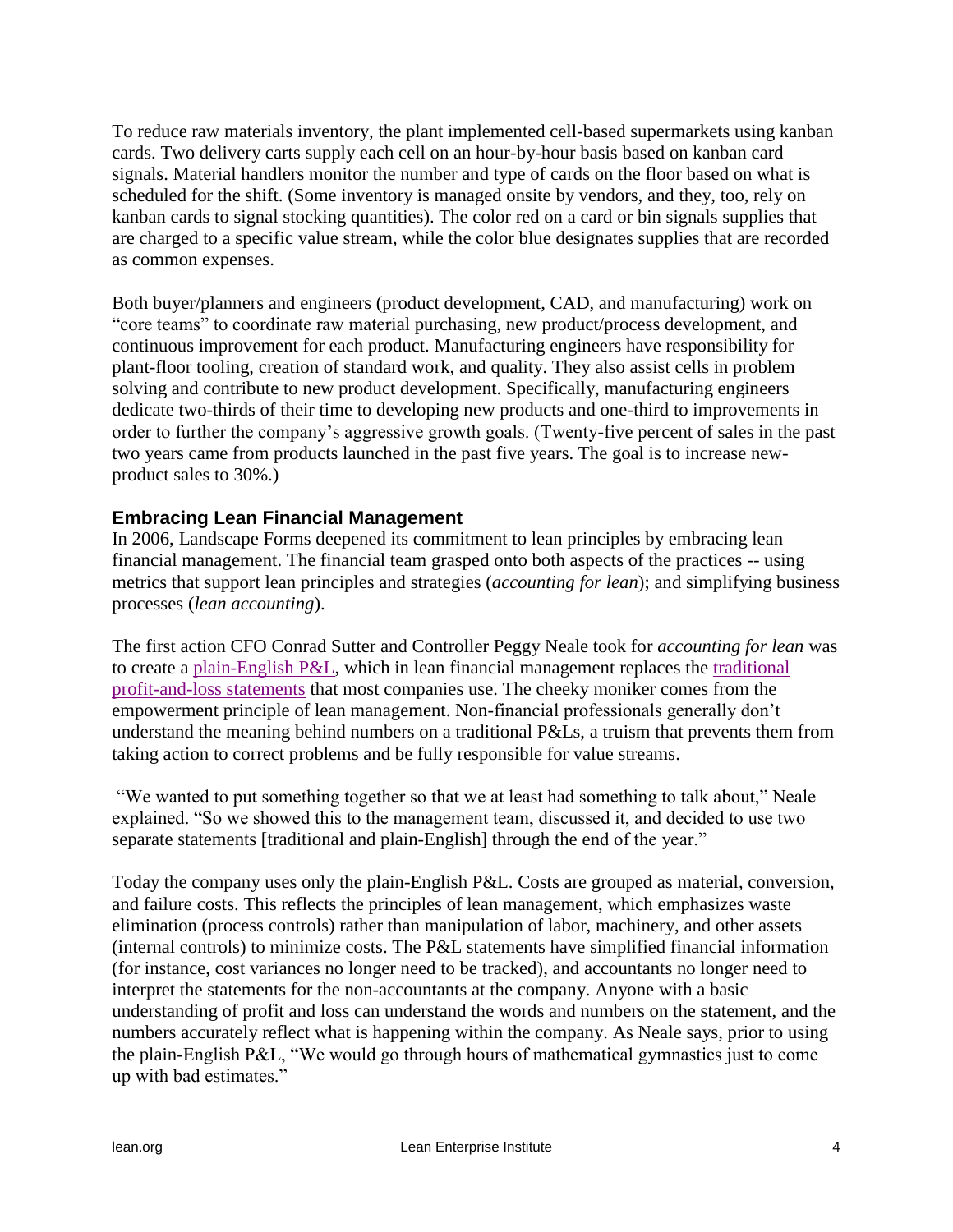The financial team also introduced a [value-stream income statement](http://www.lean.org/downloads/value_st.pdf) with a [balanced score card](http://www.lean.org/downloads/lf_scoreboard_presentation.pdf) that measures three groups of metrics -- operational, capacity, and financial. Managers use this and a high-level scorecard to track performance and continuous improvement on an ongoing basis.

The simplified statements contributed to the financial team's achievement in reaching a one-day monthly closing, but the team streamlined their internal processes in other ways through kaizen. They are using electronic document storage and archiving, purchase cards instead of purchase orders in many cases, electronic vendor invoices, and electronic funds transfers. These improvements decreased the number of accounts payable checks issued by 75%, and revealed a more much more current view of finances.

More importantly, lean financial management has broadened participation in lean and contributed to elevating it to the enterprise-wide culture level as opposed to just cellular manufacturing and inventory reduction. The financial team has embraced its new role as supporters rather than scorekeepers and is confident it can ramp up processes during growth without adding assets. Finance and accounting processes now mirror manufacturing processes, a powerful combination because it provides a true picture of the *creation of* or *lack of creation of*  value within a value stream. It doesn"t allow for gaming of inventory, costs, or cash traditional practices that can mask waste.

"The two worlds are definitely coming together by default," Kalkowski said. "We are getting tighter and tighter and tighter. We are starting to track [inventory] turns more consciously down to the product level so that we can get to a 30-day window of inventory. And we are a lot better at not losing track of things because everything is so visual and obvious."

Says Neale, "It has been a very collaborative process, and we have a willingness from both groups not to be afraid because if things don"t work the way we planned, we have the power to change them."

### **Ready for Take-Off**

Excitement and confidence permeate Landscape Forms" staff. Engineers, cell leaders, machine operators, and others proudly show off their scheduling systems and boards, standard work instruction sheets, visual-information cues, and of course, high-quality finished goods.

Kalkowski said one of the keys to building that excitement was demonstrating immediate change and communicating what the change would mean and what it wouldn"t mean. The first plantfloor kaizen he led, for instance, halved the space of a cell. He clearly explained that the reduction wasn't about eliminating jobs or work; rather, it was in preparation for growth. The second kaizen, which again halved a cell"s space, was what really convinced people of the power of lean, he said.

A quarterly bonus for employees based on company performance also motivates staff, as does a commitment to skills development. Fulgoni said the company has leveled orientation and training. Orientation -- which emphasizes "change is a given" -- spans 90 days for new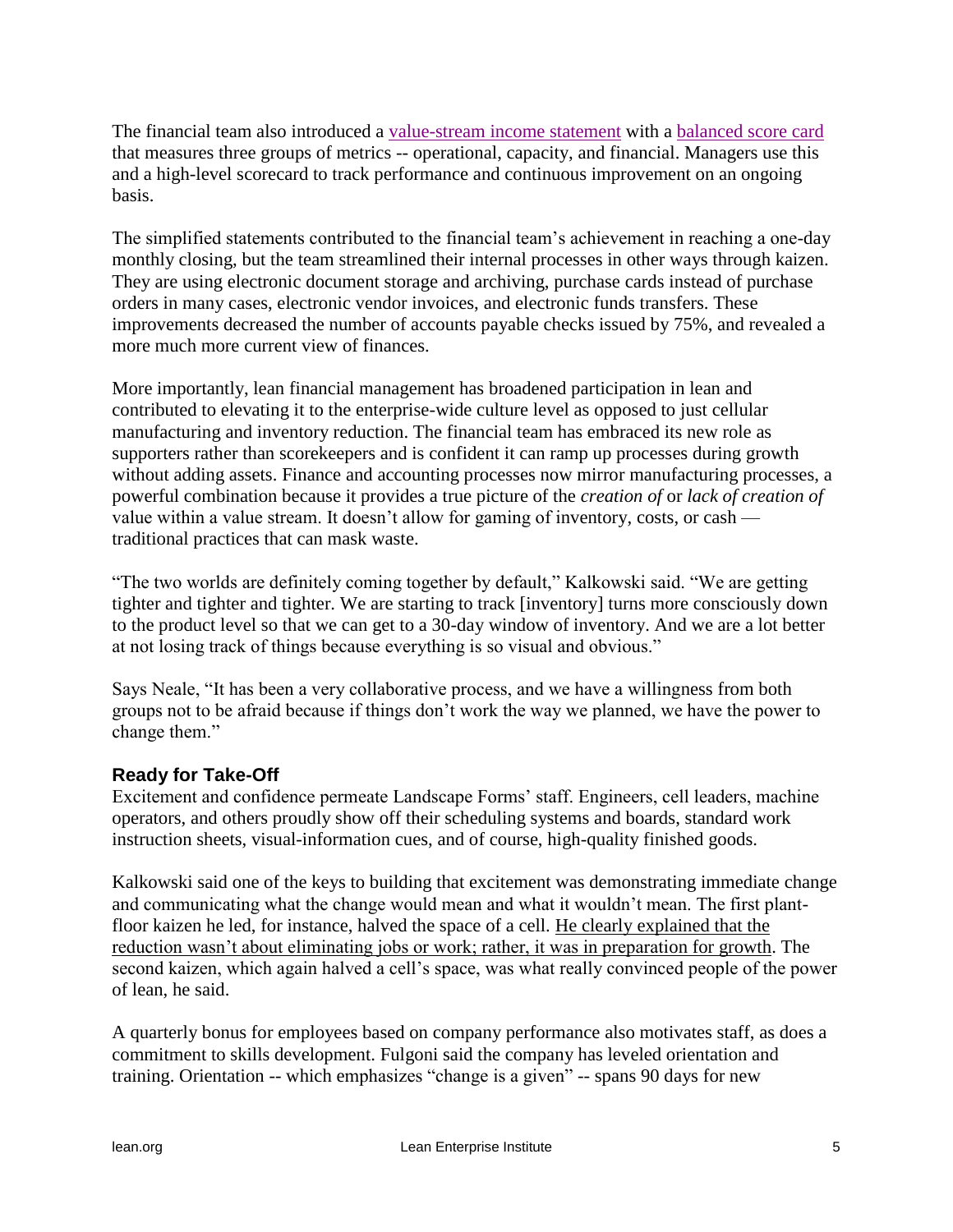employees, and cross-training occurs whenever scheduling permits but on an ongoing and individualized basis. A hefty database of company-wide skill sets supports this.

"We're ready for that next big hurdle," Kalkowski said. "We plan to triple sales before we have to add any bricks and mortar. So we challenge the status quo. It's not even questioned any more."

#### **Box Score for the Lean Transformation at Landscape Forms**

- Conversion costs reduced 14%
- $\bullet$  Inventory turns up 400%
- Failure costs reduced 80%
- Sales per employee from \$154,000 to \$250,000
- Two, one-day physical inventories per year, working toward one
- Static plant footprint while sales doubled
- Paint-machine changeover reduced from 30 minutes to 10 minutes
- Order-to-delivery lead time from four weeks to two weeks; moving toward four to 10 days
- Since 2005, the number of employee suggestions has doubled each year

## **For More Information**

*The Wall Street Journal* and Winning Workplaces, a nonprofit clearinghouse for workplace best practices, named Landscape Forms one of the best small workplaces in the U.S. in 2008. Learn more about the company and the award [here.](http://www.landscapeforms.com/en-us/AboutUs/Pages/OurStory.aspx)

**[Lean Enterprise Institute](http://lean.org/)** -- Founded in 1997 by management expert [James P. Womack,](http://www.lean.org/WhoWeAre/LeanPerson.cfm?LeanPersonId=1) Ph.D., LEI is a nonprofit education, publishing, conference, and research organization with a mission to advance lean thinking around the world. LEI runs monthly regional workshops on basic and more advanced lean tools. These include [Creating Continuous Flow](http://www.lean.org/Workshops/WorkshopDescription.cfm?WorkshopId=3) (cell design), [Creating Level](http://www.lean.org/Workshops/WorkshopDescription.cfm?WorkshopId=11)  [Pull,](http://www.lean.org/Workshops/WorkshopDescription.cfm?WorkshopId=11) and a workshop for implementing lean principles in a job shop, called [Made to Order Lean:](http://www.lean.org/Workshops/WorkshopDescription.cfm?WorkshopId=18)  [Excelling in a High-Mix, Low-Volume Environment.](http://www.lean.org/Workshops/WorkshopDescription.cfm?WorkshopId=18)

You can read complete descriptions of workshop content with the latest dates and locations at LEI's education page. We also run [seminars for managers,](http://www.lean.org/lei_lean_management_seminars.html) [deployment leaders,](http://www.lean.org/Events/deployment_seminar.cfm) and senior [managers](http://www.lean.org/Events/executive_forum.cfm) that help them develop the leadership behaviors that sustain lean enterprises. Visit the [LEI product catalog](http://www.lean.org/BookStore/ProductCatalog.cfm) to see the workbooks, books, training kits, videos, and other resources available for supporting lean transformations. Learn about creating lean enterprises at the next [Lean Transformation Summit.](http://www.lean.org/Summits/)

### **Glossary**

(Adapted from the *[Lean Lexicon](http://www.lean.org/Bookstore/ProductDetails.cfm?SelectedProductID=83)*)

<span id="page-5-0"></span>**Leveling** (Heijunka)